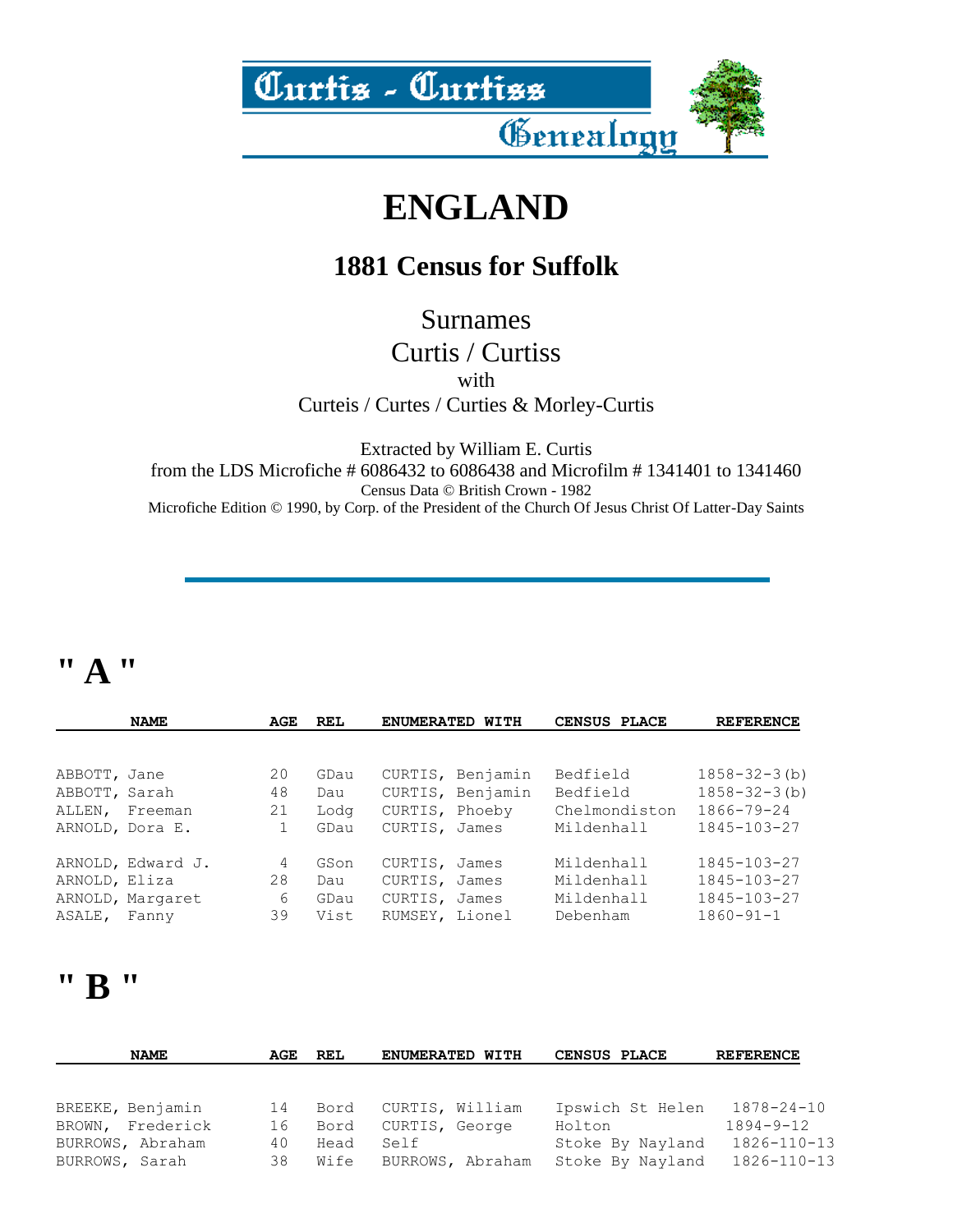**" C "** 

|                 | <b>NAME</b>        | AGE | <b>REL</b> | ENUMERATED WITH   | CENSUS PLACE        | <b>REFERENCE</b>   |
|-----------------|--------------------|-----|------------|-------------------|---------------------|--------------------|
|                 |                    |     |            |                   |                     |                    |
| CARD,           | Annie              | 15  | Serv       | CURTIS, Etheridge | Ipswich St Nicholas | $1871 - 33 - 17$   |
| CARR,           | Harriet            | 14  | Serv       | CURTIS, Mary      | Ipswich St Mathew   | $1870 - 36 - 30$   |
|                 | CARRINGTON, Maffin | 62  | Lodg       | CURTIS, Charles   | Chelmondiston       | $1866 - 83 - 32$   |
|                 | COCKRILL, Harriet  | 59  | Dau        | CURTIS, Mary      | Ipswich St Mathew   | $1870 - 36 - 30$   |
|                 | COLTHORPE, Ernest  | 4   | GSon       | CURTISS, Edward   | Pettaugh            | $1861 - 77 - 5(a)$ |
| COOK,           | Elijah             | 54  | BroL       | CURTIS, Mary      | Debenham            | $1860 - 91 - 2$    |
| COOK,           | Harriett           | 47  | Sis        | CURTIS, Mary      | Debenham            | $1860 - 91 - 2$    |
| COOPER, Charles |                    | 82  | Head       | Self              | Kessingland         | $1900 - 44 - 19$   |
| COOPER, Edith   |                    | 30  | Wife       | COOPER, Geo.      | Ipswich St Clement  | 1873-128-31        |
| COOPER, Geo.    |                    | 40  | Head       | Self              | Ipswich St Clement  | 1873-128-31        |
| COOPER, Mary    |                    | 17  | Serv       | CURTIES, George   | Felixstow           | $1881 - 24 - 4$    |
| COOPER, William |                    | 7   | Son        | COOPER, Geo.      | Ipswich St Clement  | 1873-128-31        |

### **" D "**

|                               | <b>NAME</b>                        | AGE                            | REL                          | ENUMERATED WITH | <b>CENSUS PLACE</b>                                                                                                                | <b>REFERENCE</b>                                        |
|-------------------------------|------------------------------------|--------------------------------|------------------------------|-----------------|------------------------------------------------------------------------------------------------------------------------------------|---------------------------------------------------------|
|                               |                                    |                                |                              |                 |                                                                                                                                    |                                                         |
| DOUBLE, Ellen                 |                                    | 44                             | Wife                         |                 | DOUBLE, Robert Bury St Edmunds St James                                                                                            | 1844-52-9                                               |
| DOUBLE, Robert<br>DUNN, Alice | DUNNETT, George<br>DUNNETT, Marian | 42<br>$\mathbf{1}$<br>65<br>65 | Head<br>Vist<br>Head<br>Wife | Self<br>Self    | Bury St Edmunds St James 1844-52-9<br>WARD, George Ipswich St Mathew<br>Ipswich St Margaret<br>DUNNETT, George Ipswich St Margaret | $1868 - 44 - 7$<br>$1877 - 55 - 14$<br>$1877 - 55 - 14$ |

# **" E "**

| <b>NAME</b> |                                   |  | AGE REL | ENUMERATED WITH           | <b>CENSUS PLACE</b> | <b>REFERENCE</b> |
|-------------|-----------------------------------|--|---------|---------------------------|---------------------|------------------|
|             |                                   |  |         |                           |                     |                  |
|             |                                   |  |         |                           |                     |                  |
|             | ENGLEHEART, Eliza Ann 48 Sis      |  |         | ENGLEHEART, Wishula S Eye |                     | $1855 - 62 - 21$ |
|             | ENGLEHEART, Georgeanna Car 52 Sis |  |         | ENGLEHEART, Wishula S Eye |                     | $1855 - 62 - 21$ |
|             | ENGLEHEART, Stephen Paul 50 Bro   |  |         | ENGLEHEART, Wishula S Eye |                     | $1855 - 62 - 21$ |
|             | ENGLEHEART, Wishula Sarah 61 Head |  |         | Self                      | Eve                 | $1855 - 62 - 21$ |
|             | EVERSON, Catherine Cassie 19 Serv |  |         | ENGLEHEART, Wishula S Eye |                     | $1855 - 62 - 21$ |

# **" F "**

|             |     |     | WITH              | <b>CENSUS</b> | <b>REFERENCE</b> |
|-------------|-----|-----|-------------------|---------------|------------------|
| <b>NAME</b> | AGE | REI | <b>ENUMERATED</b> | <b>PLACE</b>  |                  |
|             |     |     |                   |               |                  |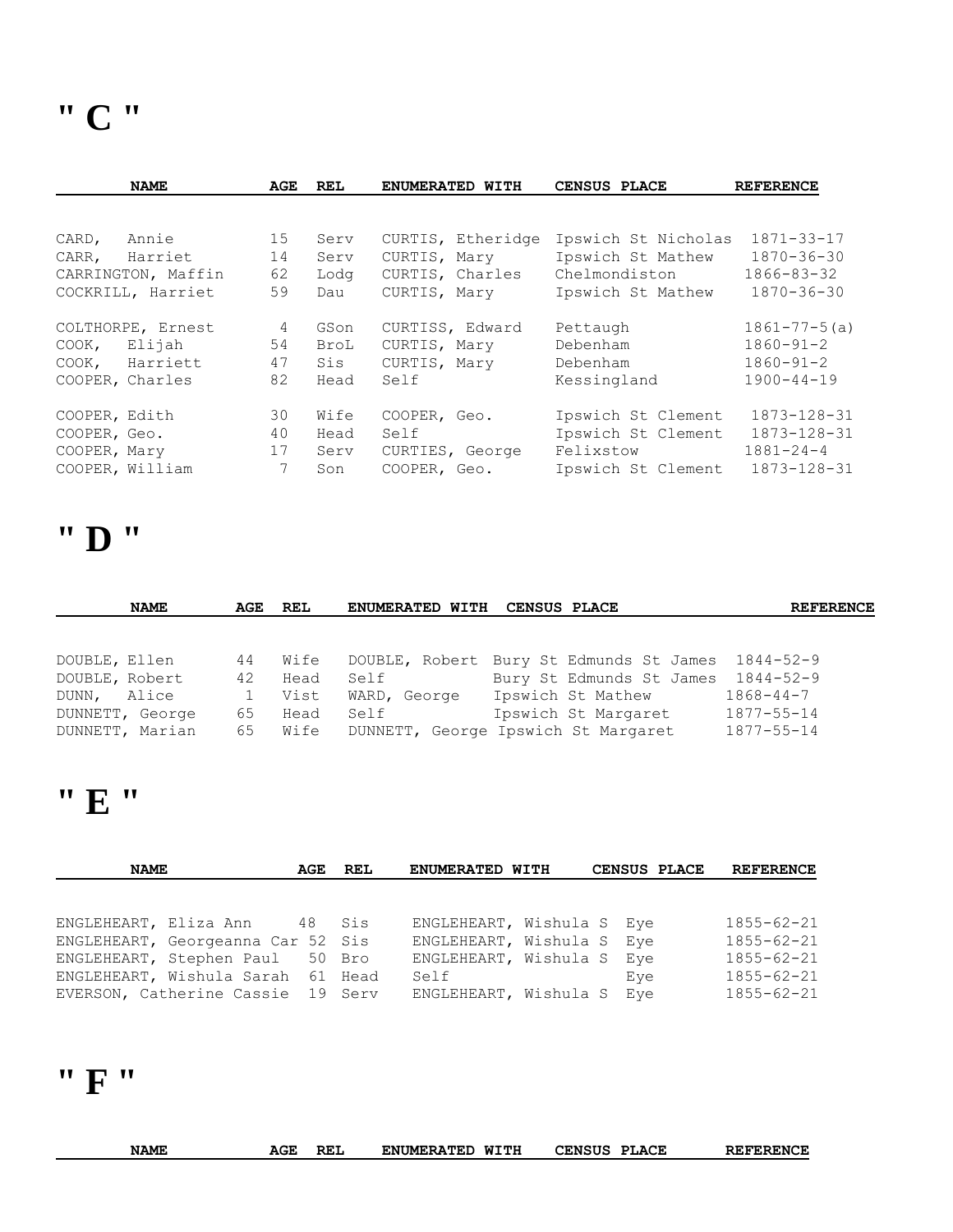| FINCH, James |                   | 21 | Bord | CURTIS, George    | Ipswich St Stephen 1878-95-20 |                    |
|--------------|-------------------|----|------|-------------------|-------------------------------|--------------------|
|              | FOUNTAIN, Ann M.  | 21 | Wife | FOUNTAIN, Charles | Barnby                        | $1900 - 7 - 7$ (b) |
|              | FOUNTAIN, Charles | 30 | Head | Self              | Barnby                        | $1900 - 7 - 7$ (b) |
|              | FOUNTAIN, Ellen   | 3  | Dau  | FOUNTAIN, Charles | Barnby                        | $1900 - 7 - 7$ (b) |
|              |                   |    |      |                   |                               |                    |
|              | FOUNTAIN, George  |    | Son  | FOUNTAIN, Charles | Barnby                        | $1900 - 7 - 7$ (b) |
| $FOX$ ,      | Arthur            | 37 | SonL | CURTIS, Mary      | Debenham                      | $1860 - 91 - 2$    |
| FOX,         | Charles           | 9  | GSon | CURTIS, Mary      | Debenham                      | $1860 - 91 - 2$    |
| $FOX$ ,      | Kate              | 11 | GDau | CURTIS, Mary      | Debenham                      | $1860 - 91 - 2$    |
|              |                   |    |      |                   |                               |                    |
| $FOX$ ,      | Mary              | 10 | GDau | CURTIS, Mary      | Debenham                      | $1860 - 91 - 2$    |
| FOX,         | Sarah             | 39 | Dau  | CURTIS, Mary      | Debenham                      | $1860 - 91 - 2$    |
|              |                   |    |      |                   |                               |                    |

## **" G "**

| <b>NAME</b>       |        | AGE | REL  | ENUMERATED WITH | CENSUS PLACE                       | <b>REFERENCE</b> |
|-------------------|--------|-----|------|-----------------|------------------------------------|------------------|
|                   |        |     |      |                 |                                    |                  |
| GILL,             | George | 34  | WifB | DOUBLE, Robert  | Bury St Edmunds St James 1844-52-9 |                  |
| GLADDING, Arthur  |        | 6   | SonL | CURTIS, William | Ipswich St Mathew                  | 1870-17-27       |
| GLADDING, Ellen   |        | 14  | DauL | CURTIS, William | Ipswich St Mathew                  | 1870-17-27       |
| GLADDING, Herbert |        | 8   | SonL | CURTIS, William | Ipswich St Mathew                  | $1870 - 17 - 27$ |
| GLADDING, Kate    |        | 11  | DauL | CURTIS, William | Ipswich St Mathew                  | $1870 - 17 - 27$ |
| GLADDING, William |        | 16  | SonL | CURTIS, William | Ipswich St Mathew                  | $1870 - 17 - 27$ |
| GLADWELL, William |        | 71  | Head | Self            | Shotley                            | $1866 - 13 - 19$ |
| GOOCH, Mary       |        | 78  | Head | Self            | Ipswich St Mathew                  | $1868 - 51 - 22$ |

### **" H "**

|               | <b>NAME</b>      | AGE | REL  | ENUMERATED WITH | CENSUS PLACE | <b>REFERENCE</b>                |
|---------------|------------------|-----|------|-----------------|--------------|---------------------------------|
|               |                  |     |      |                 |              |                                 |
| HALLS,        | John             | 30  | Head | Self            | Stowlangtoft | $1847 - 109 - 7$                |
| HALLS,        | Mary Ann         | 25  | Wife | HALLS, John     | Stowlangtoft | $1847 - 109 - 7$                |
| HALLS,        | Walter           | 25  | Bro  | HALLS, John     | Stowlangtoft | $1847 - 109 - 7$                |
|               | HILLS, Charles   | 51  | BroL | CURTIS, Alfred  | Mildenhall   | $1845 - 72 - 4$                 |
| HOLDEN, Sarah |                  | 90  | Mo   | CURTIS, Daniel  |              | Ipswich St Mary Stoke 1872-27-3 |
| HUNT,         | Walter           | 22  | Neph | CURTIS, William | Winston      | $1861 - 113 - 4(a)$             |
|               | HUSSEY, Jno.Geo. | 17  | Serv | CURTIES, George | Felixstow    | $1881 - 24 - 4$                 |

# **" J "**

|                                           | <b>NAME</b> | AGE | REL | <b>ENUMERATED WITH</b> | CENSUS PLACE | <b>REFERENCE</b>               |  |
|-------------------------------------------|-------------|-----|-----|------------------------|--------------|--------------------------------|--|
|                                           |             |     |     |                        |              |                                |  |
| JENNINGS, Sarah 22 Serv CURTIS, Etheridge |             |     |     |                        |              | Ipswich St Nicholas 1871-33-17 |  |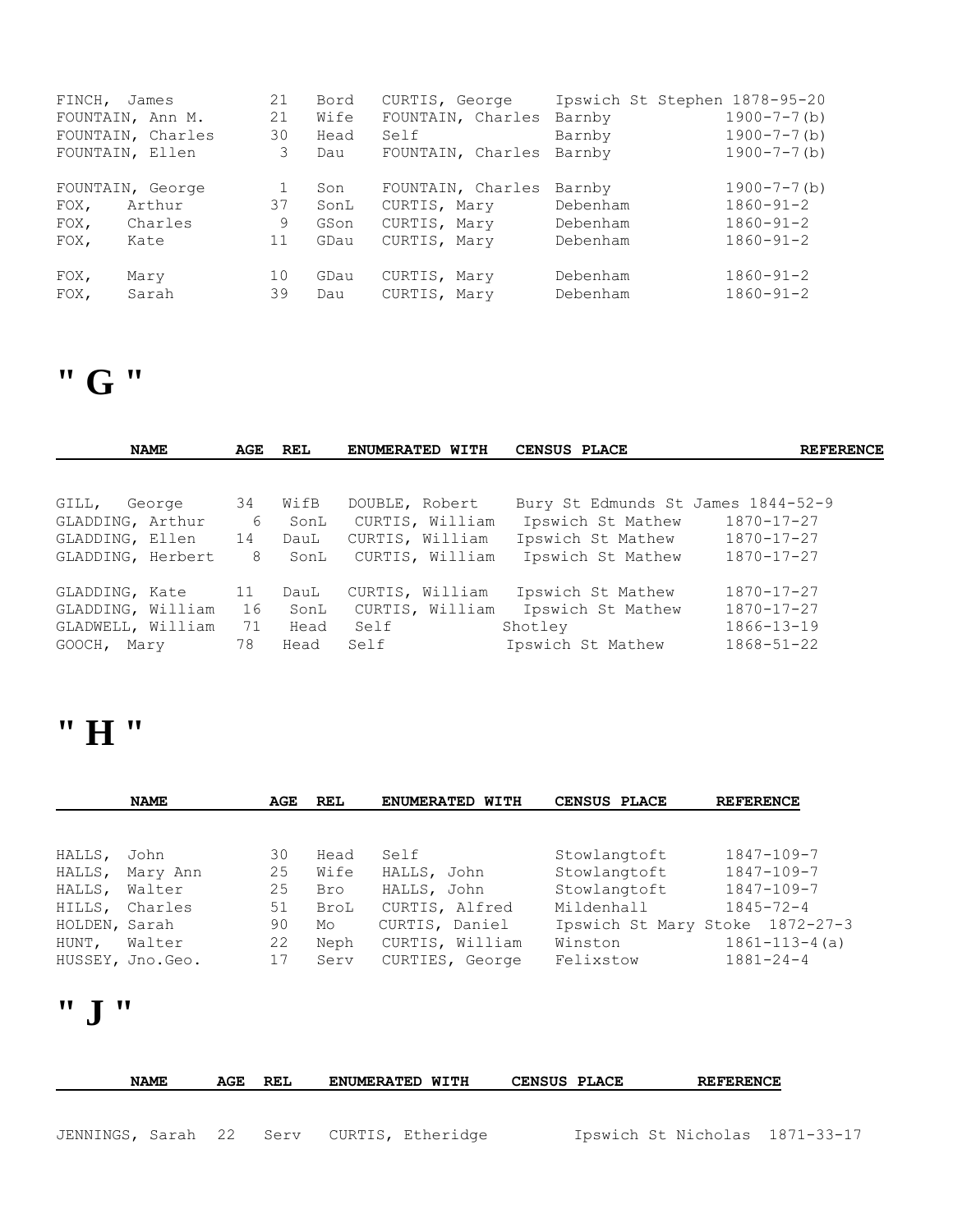| <b>NAME</b>        | AGE | REL  | ENUMERATED WITH | <b>CENSUS PLACE</b> | <b>REFERENCE</b>     |
|--------------------|-----|------|-----------------|---------------------|----------------------|
|                    |     |      |                 |                     |                      |
|                    |     |      |                 |                     |                      |
| Amelia E.<br>KEMP, | 8   | Bord | Charles COOPER  | Kessingland         | $1900 - 44 - 19$     |
| KENDALL, Willm.    | 40  | Loda | CURTISS, Robert | Gorleston           | 1907-109-16          |
| KERRIDGE, Arthur   | 18  | Loda | CURTIS, Edward  | Winston             | $1861 - 113 - 4$ (b) |

### **" M "**

| <b>NAME</b>               | AGE            | <b>REL</b> | ENUMERATED WITH                  | CENSUS PLACE                     | <b>REFERENCE</b> |
|---------------------------|----------------|------------|----------------------------------|----------------------------------|------------------|
|                           |                |            |                                  |                                  |                  |
| MALLETT, Annie            | 5m             | Dau        | MALLETT, George                  | Ipswich St Margaret              | 1876-105-27      |
| MALLETT, Emily            | 26             | Wife       | MALLETT, George                  | Ipswich St Margaret              | 1876-105-27      |
| MALLETT, Emily A.         | $\overline{4}$ | Dau        | MALLETT, George                  | Ipswich St Margaret              | 1876-105-27      |
| MALLETT, Fred             | $\overline{2}$ | Son        | MALLETT, George                  | Ipswich St Margaret              | 1876-105-27      |
| MALLETT, George           | 22             | Head       | Self                             | Ipswich St Margaret              | 1876-105-27      |
| MALLETT, Martha           | 82             | Vist       | Charles COOPER                   | Kessingland                      | $1900 - 44 - 19$ |
| MELTON, Sarah             | 25             | Serv       | CURTIS, John                     | Whepstead                        | $1837 - 26 - 24$ |
| MORLEY-CURTIS, Angelina   |                | 9          | Dau                              | MORLEY-CURTIS, Joseph Mildenhall | $1845 - 72 - 3$  |
| MORLEY-CURTIS, Charles 14 |                | Son        | MORLEY-CURTIS, Joseph            | Mildenhall                       | $1845 - 72 - 3$  |
| MORLEY-CURTIS, Eliza      | 7              | Dau        | MORLEY-CURTIS, Joseph            | Mildenhall                       | $1845 - 72 - 3$  |
| MORLEY-CURTIS, Ernest     | 2              | Son        | MORLEY-CURTIS, Joseph            | Mildenhall                       | $1845 - 72 - 3$  |
| MORLEY-CURTIS, Esther     | 19             | Dau        | MORLEY-CURTIS, Joseph            | Mildenhall                       | $1845 - 72 - 3$  |
| MORLEY-CURTIS, Heleanor   |                | 12         | Dau                              | MORLEY-CURTIS, Joseph Mildenhall | $1845 - 72 - 3$  |
| MORLEY-CURTIS, Isabella   |                | 17         | Dau                              | MORLEY-CURTIS, Joseph Mildenhall | $1845 - 72 - 3$  |
| MORLEY-CURTIS, Jarmain 5  |                | Son        | MORLEY-CURTIS, Joseph Mildenhall |                                  | $1845 - 72 - 3$  |
| MORLEY-CURTIS, Joseph 44  |                | Head       | Self                             | Mildenhall                       | $1845 - 72 - 3$  |
| MORLEY-CURTIS, Rhoda      | 41             | Wife       | MORLEY-CURTIS, Joseph            | Mildenhall                       | $1845 - 72 - 3$  |
| MORLEY-CURTIS, Robert     | 3              | Son        | MORLEY-CURTIS, Joseph            | Mildenhall                       | $1845 - 72 - 3$  |
| MORLEY-CURTIS, Walter     | 15             | Son        | MORLEY-CURTIS, Joseph            | Mildenhall                       | $1845 - 72 - 3$  |
| MOUNT, May A.             | 50             | Head       | Self                             | Baylham                          | $1862 - 47 - 24$ |
| MUSK, Charlotte           | 24             | Serv       | CURTIES, George                  | Felixstow                        | $1881 - 24 - 4$  |

### **" O "**

| <b>NAME</b>   | AGE | REL     | ENUMERATED WITH | <b>CENSUS PLACE</b> |  | <b>REFERENCE</b> |
|---------------|-----|---------|-----------------|---------------------|--|------------------|
|               |     |         |                 |                     |  |                  |
|               |     |         |                 |                     |  |                  |
| OUTLAW, James | -31 | Head    | Self            | Newmarket St Mary   |  | $1677 - 54 - 8$  |
| OUTLAW, James |     | 8m Son  | OUTLAW, James   | Newmarket St Mary   |  | $1677 - 54 - 8$  |
| OUTLAW, Mary  |     | 32 Wife | OUTLAW, James   | Newmarket St Mary   |  | 1677-54-8        |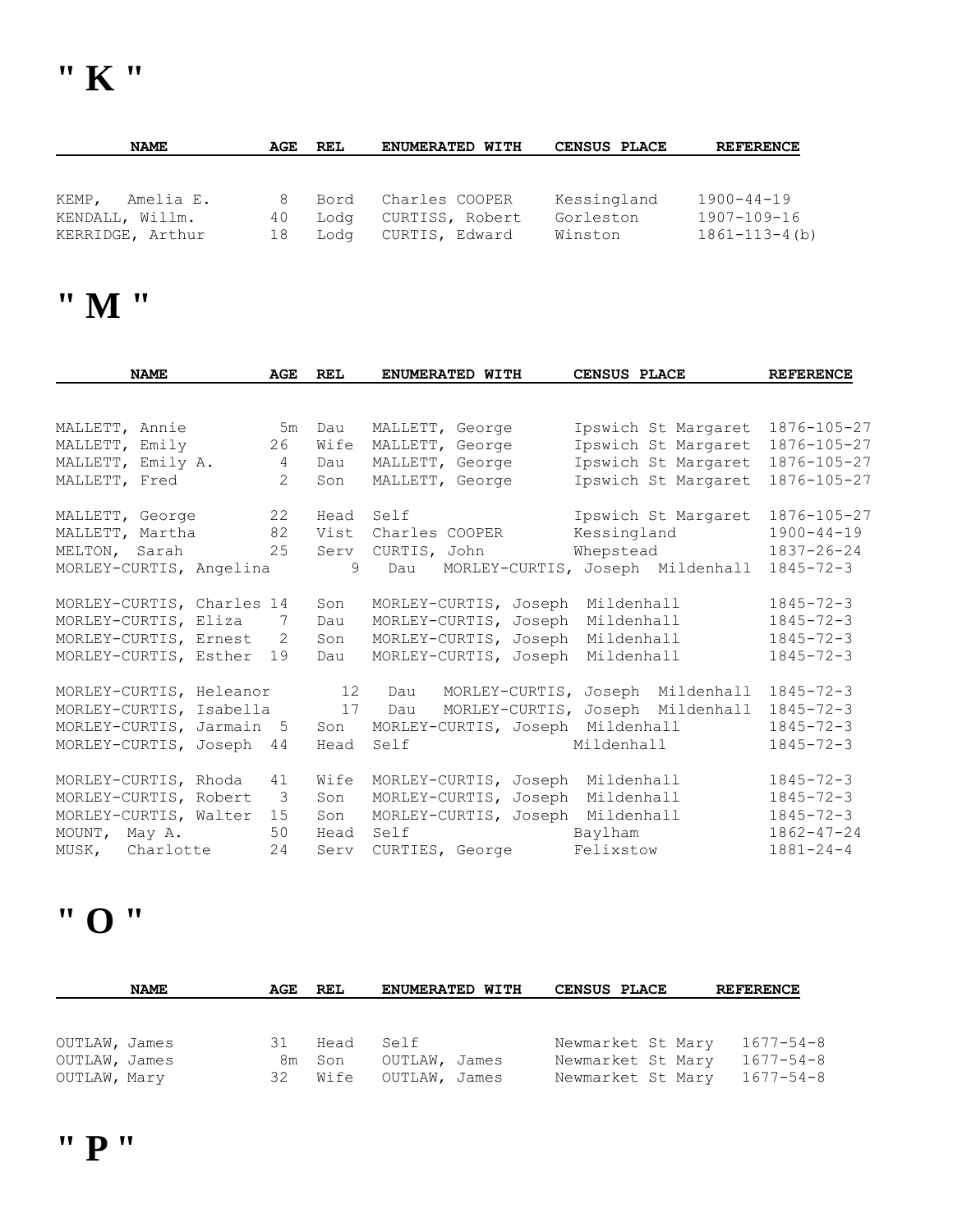| <b>NAME</b>     | AGE | REL | <b>ENUMERATED WITH</b> | <b>CENSUS PLACE</b> | <b>REFERENCE</b> |
|-----------------|-----|-----|------------------------|---------------------|------------------|
|                 |     |     |                        |                     |                  |
| PALMER, William | 30  |     | Lodg CURTIS, Charles   | Chelmondiston       | 1866-83-32       |

## **" R "**

|        | <b>NAME</b>     | AGE | <b>REL</b> | <b>ENUMERATED</b><br>WITH | CENSUS PLACE | <b>REFERENCE</b> |
|--------|-----------------|-----|------------|---------------------------|--------------|------------------|
|        |                 |     |            |                           |              |                  |
| READ,  | Charlotte       | 85  | MoL        | CURTIS, Charles           | Bedfield     | $1858 - 35 - 10$ |
| REEVE, | Fredric         | 21  | Son        | REEVE, John               | Kirkley      | $1901 - 54 - 29$ |
| REEVE, | Hannah          | 22  | Dau        | REEVE, John               | Kirkley      | $1901 - 54 - 29$ |
| REEVE, | John            | 50  | Head       | Self                      | Kirkley      | $1901 - 54 - 29$ |
| REEVE, | Mary Anne       | 44  | Wife       | REEVE, John               | Kirkley      | $1901 - 54 - 29$ |
|        | RUMSEY, Lionel  | 30  | Head       | Self                      | Debenham     | $1860 - 91 - 1$  |
|        | RUMSEY, William | 4   | Neph       | RUMSEY, Lionel            | Debenham     | $1860 - 91 - 1$  |

## **" S "**

| <b>NAME</b>           | AGE | REL  | ENUMERATED WITH   | CENSUS PLACE                        | <b>REFERENCE</b> |
|-----------------------|-----|------|-------------------|-------------------------------------|------------------|
|                       |     |      |                   |                                     |                  |
| SALTER, Ellen         | 23  | Bord | CURTIS, Charlotte | Ipswich St Mathew                   | $1868 - 46 - 12$ |
| SCOTT, Mary           | 19  | Serv | CURTIES, George   | Felixstow                           | $1881 - 24 - 4$  |
| SEGAR, Anne           | 6   | Bord | CURTIS, Phoeby    | Chelmondiston                       | $1866 - 79 - 24$ |
| SHARPE, Fanny         | 56  | MoL  | CURTIES, Thos. S. | Brampton                            | $1894 - 68 - 4$  |
| SHELDRAKE, Harriet    | 25  | Serv | CURTIS, Etheridge | Ipswich St Nicholas                 | $1871 - 33 - 17$ |
| SIMPSON, Albert       | 32  | SonL | GLADWELL, William | Shotley                             | $1866 - 13 - 19$ |
| SIMPSON, Catharine    | 35  | Dau  | GLADWELL, William | Shotley                             | $1866 - 13 - 19$ |
| STEWARD, George       | 82  | Fa   | CURTIS, Emma      | Woodbridge                          | 1882-105-19      |
| STIRGES, Elizabeth A. | 36  | Niec | CURTIS, James     | Bury St Edmunds St James 1843-55-33 |                  |
| STIRGES, Thomas W.H.  | 3   | Neph | CURTIS, James     | Bury St Edmunds St James 1843-55-33 |                  |
| STROWGHER, Jemina     | 20  | Serv | CURTIS, Charles   | J.M. Lowestoft                      | $1904 - 50 - 5$  |

#### **" T "**

|              | <b>NAME</b>       | AGE REL | <b>ENUMERATED WITH</b>                                      | CENSUS PLACE | <b>REFERENCE</b>                               |
|--------------|-------------------|---------|-------------------------------------------------------------|--------------|------------------------------------------------|
|              |                   |         |                                                             |              |                                                |
| TURNER, Mary | TUFFIN, Sarah Ann | 21      | 13 Niec CURTIS, Catherine<br>Serv ENGLEHEART, Wishula S Eye |              | Sudbury All Sts 1827-96-24<br>$1855 - 62 - 21$ |